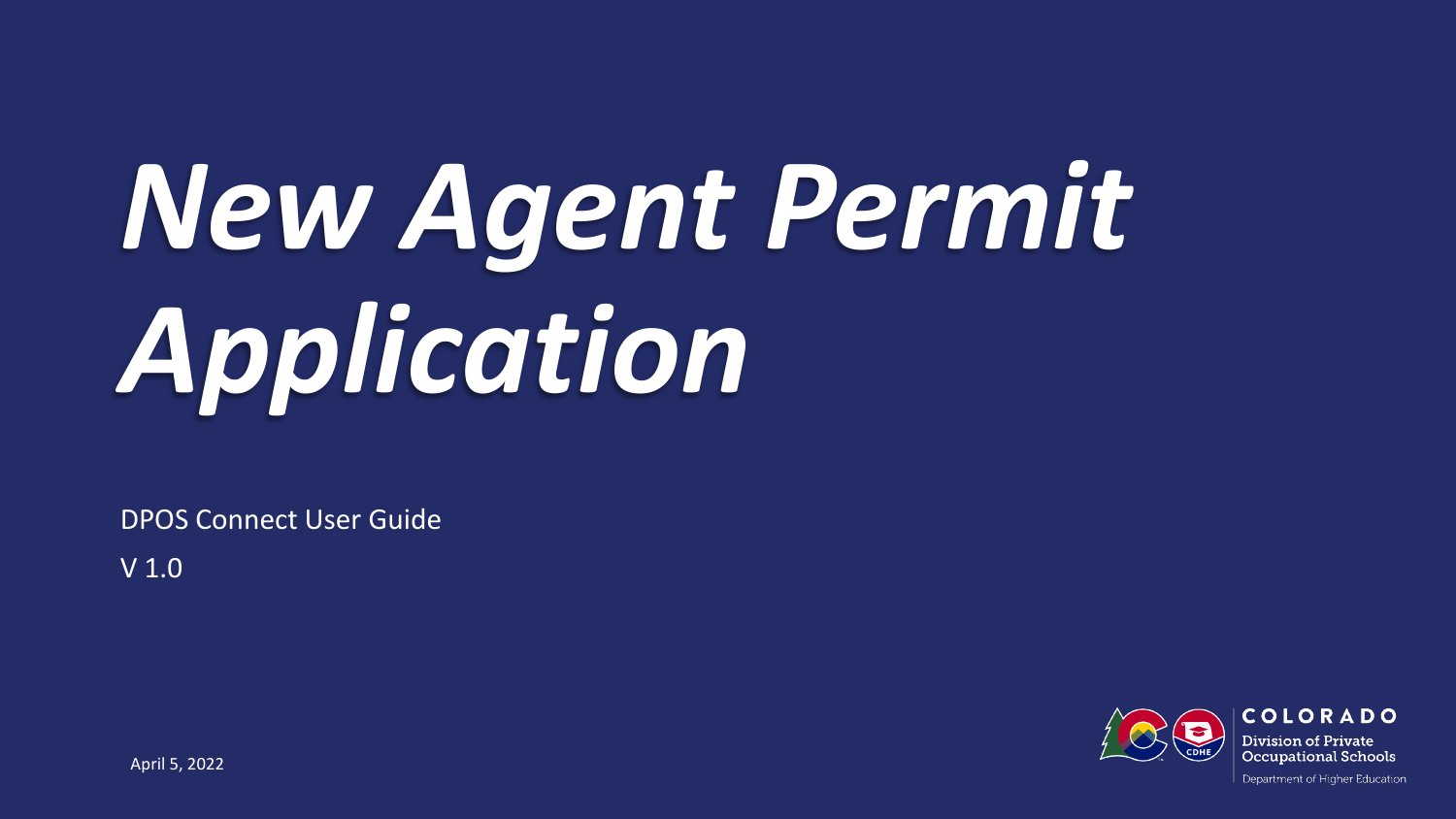# FAQ's

#### *Q. What is an Agent?*

*A. This is the only individual authorized to sign an Enrollment Agreement as the school's licensed agent.*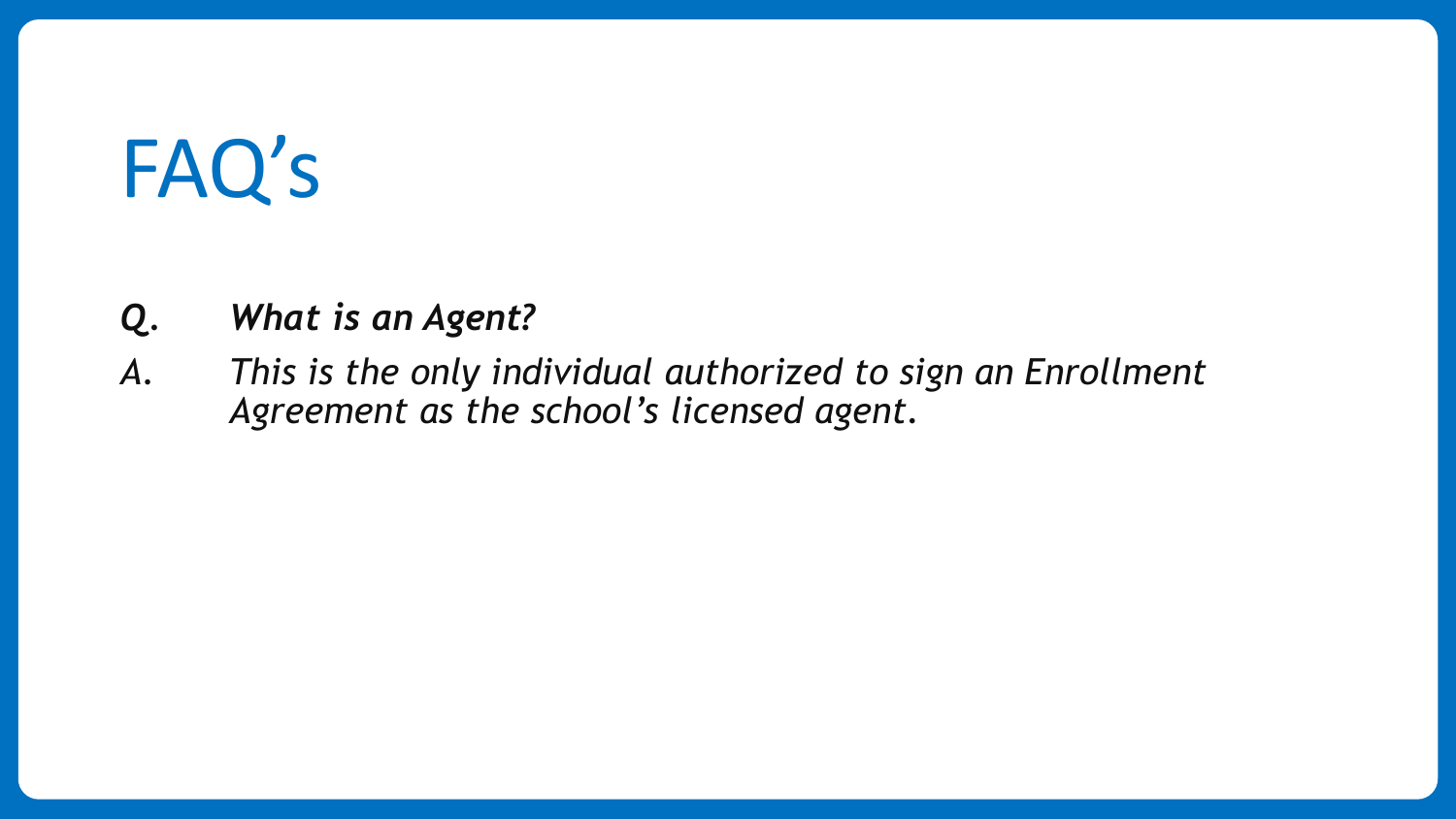# Documents you will need to upload:

- Completed and signed agent permit application from DPOS Connect webpage
- Documents to upload for any "yes" answers to required disclosure questions on application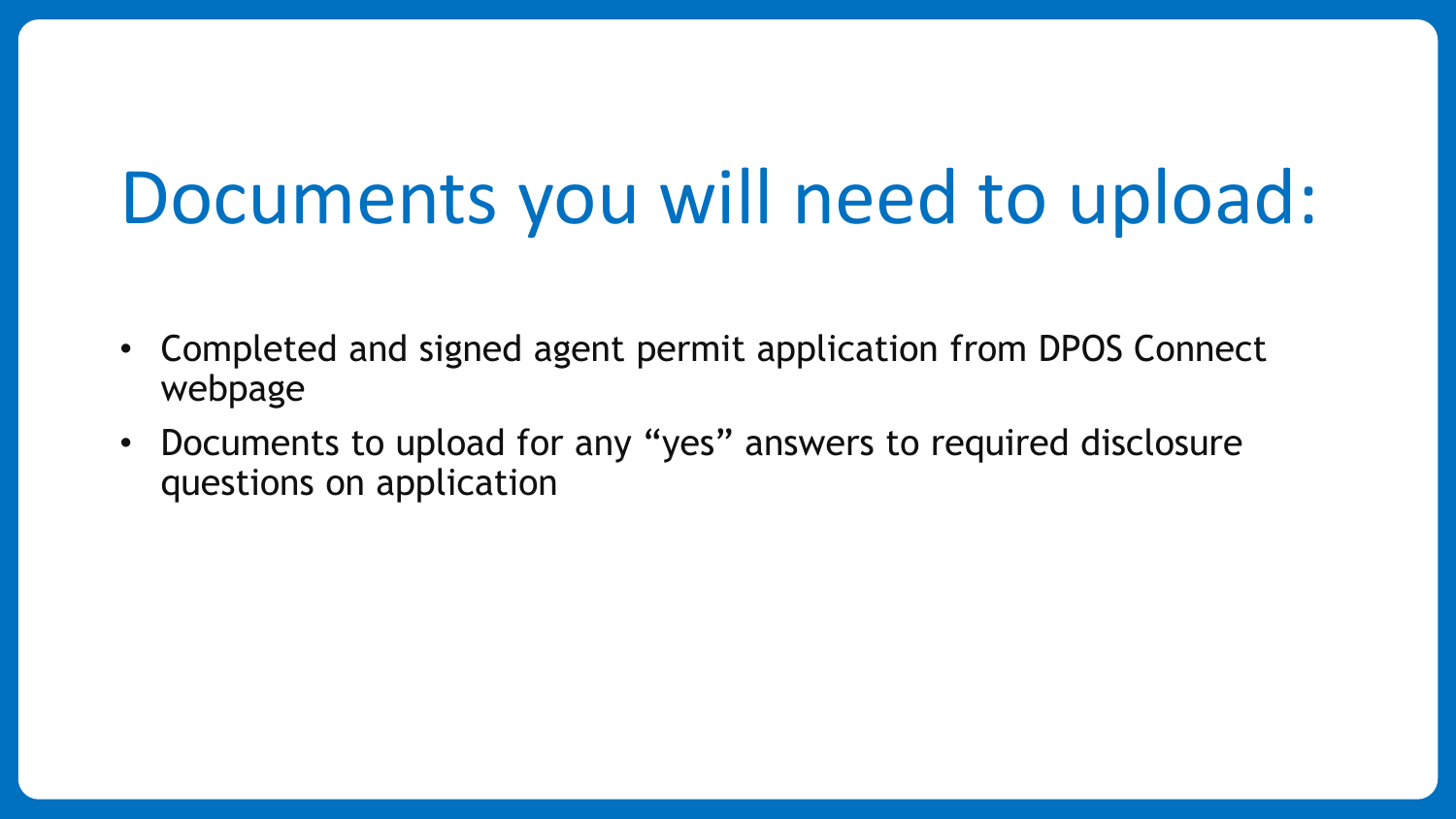# Agent Permit Application

#### **Step One**

Click **Applications/Forms** tab at the top of the school details page.

#### **Step Two**

#### Click **Agent Permit Application** on the list to begin application.

| ■ DPOS School Details                              |
|----------------------------------------------------|
| <b>APPLICATIONS/FORMS</b><br><b>STATUS</b>         |
| <b>AGENT PERMIT APPLICATION</b>                    |
| <b>CHANGE OF OWNERSHIP</b>                         |
| <b>CHANGE OF OWNERSHIP NOTIFICATION</b>            |
| <b>CONTACTS (DIRECTOR, DESIGNATED AGENT, ETC.)</b> |
| <b>NEW INSTRUCTOR</b>                              |
| <b>TEMPORARY OFFSITE OFFERING</b>                  |
| <b>NOTIFICATION OF SCHOOL CLOSURE</b>              |
| <b>CATALOG/ENROLLMENT AGREEMENT-NEW VERSION</b>    |
| <b>CHANGE OF NAME/LOCATION</b>                     |
| <b>NEW PROGRAM/STAND-ALONE COURSE</b>              |
| <b>NEW SURETY</b>                                  |
|                                                    |

**GO BACK TO WELCOME PAGE**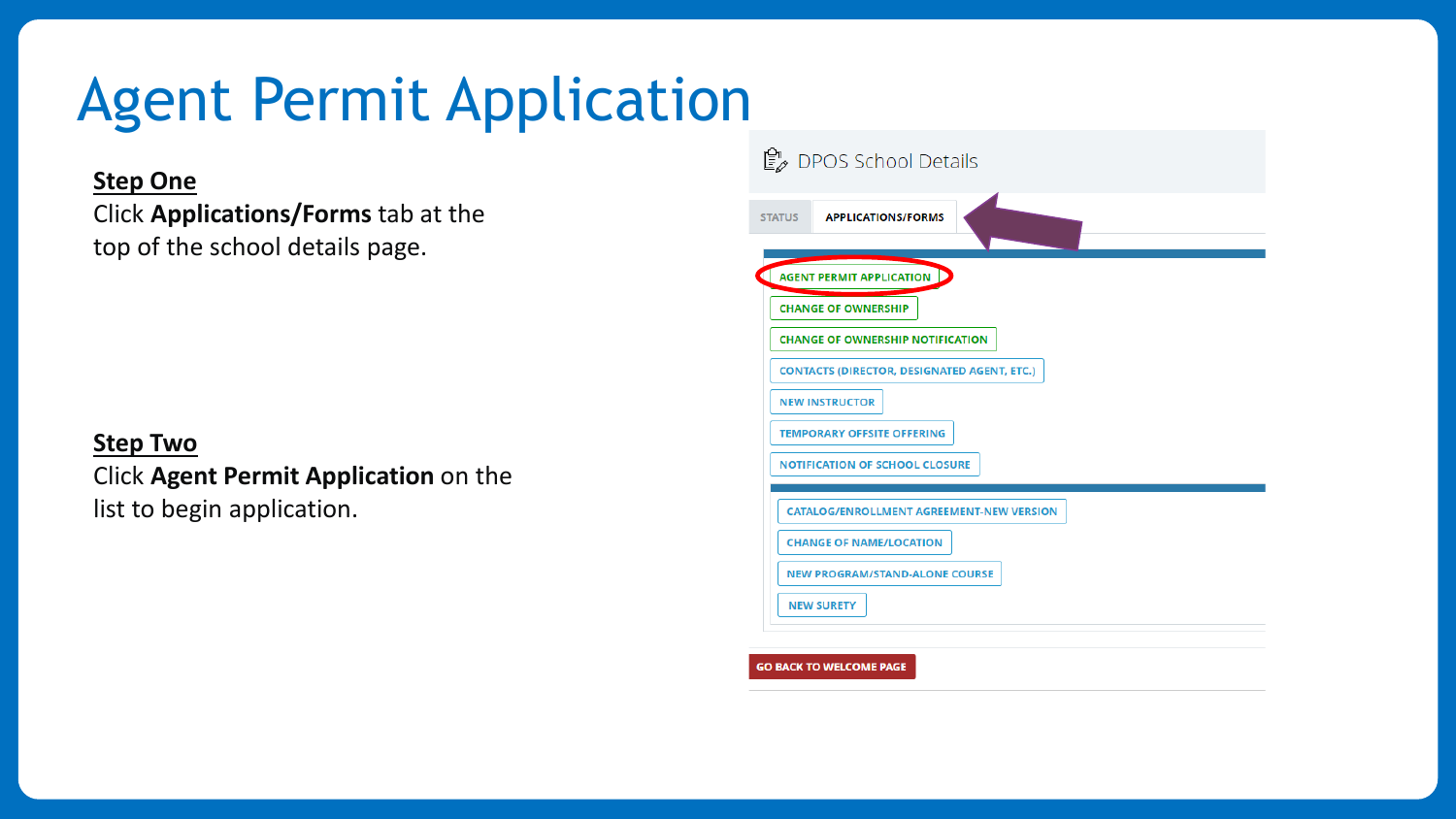# Agent Information

#### **Step Three: Submission Information**

The agent application must be downloaded from the DPOS Connect webpage, completed and signed by the agent applicant, and saved as a file to be uploaded with this application. Click the calendar icon to select the proposed start date for the agent. Enter the city and state for the school locations the agent will represent. If the agent will operate at any other schools under common ownership, select the school from the dropdown menu.

#### **Step Four: Agent Information**

Enter the applicant's information as requested on the form.



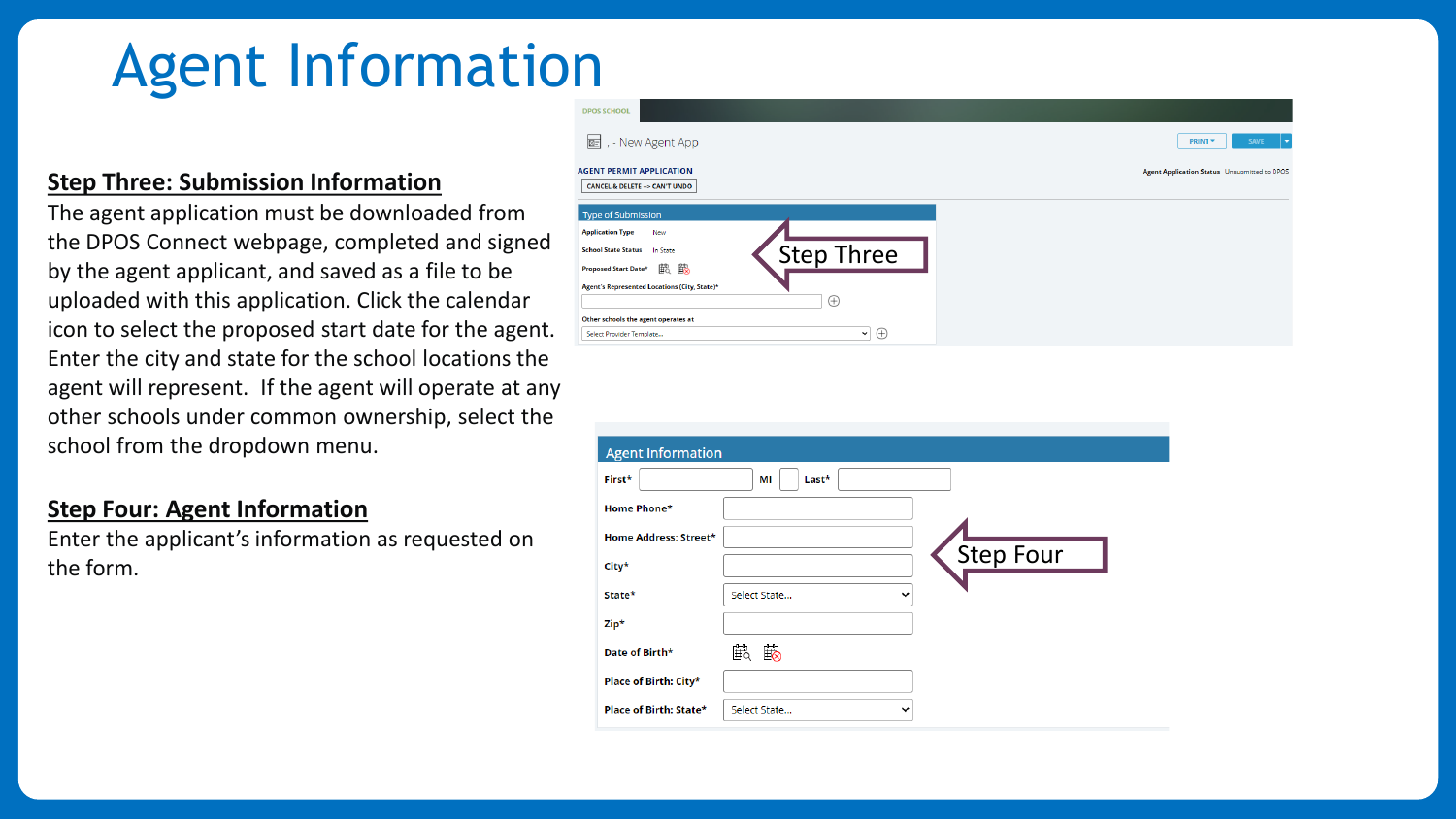# Agent Application (continued)

#### **Step Five: Agent History**

Answer Questions A and B for the agent applicant. Enter employment history for the last five years by clicking **Insert Row**. Click **Insert Row** to add additional entries for the employment history.

#### **Step Six: Agent Disclosures**

Answer each of the five disclosure questions for the agent. For any yes answers, a **Choose File** field will pop up and require an upload providing an explanation and court documentation.

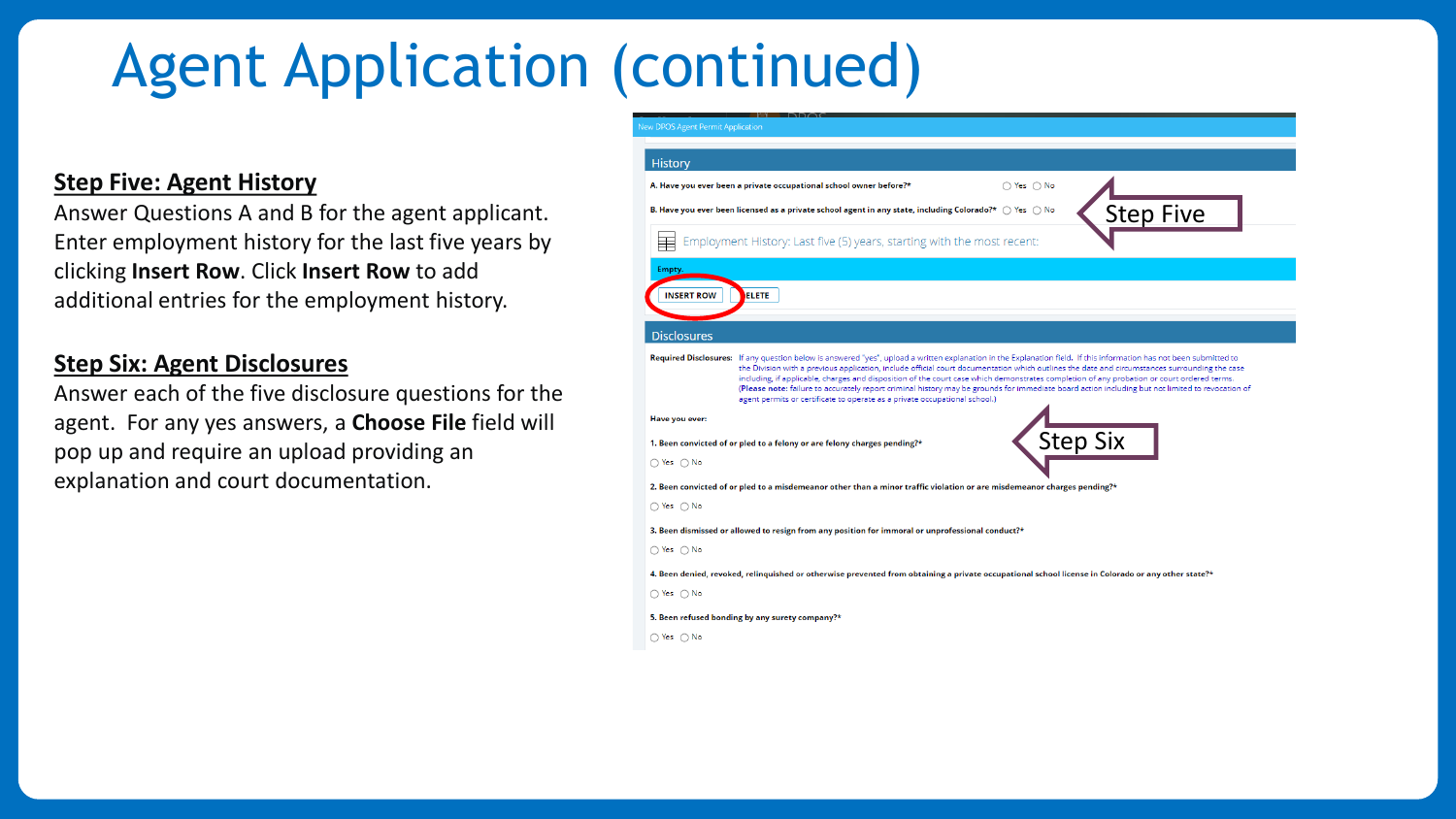# Agent Application Affidavit

#### **Step Seven: School Affidavit**

A school owner or officer must read and sign the affidavit. Click **Sign** to complete a signature in the pop-up window. Use the mouse to complete the signature in the **Sign Here** window and click **OK** to return to agent application.

#### **Step Eight: Agent Signature Copy Upload**

Click **Choose File** to upload the signed agent application. Click Make Invoice Payment to complete payment of agent fee.